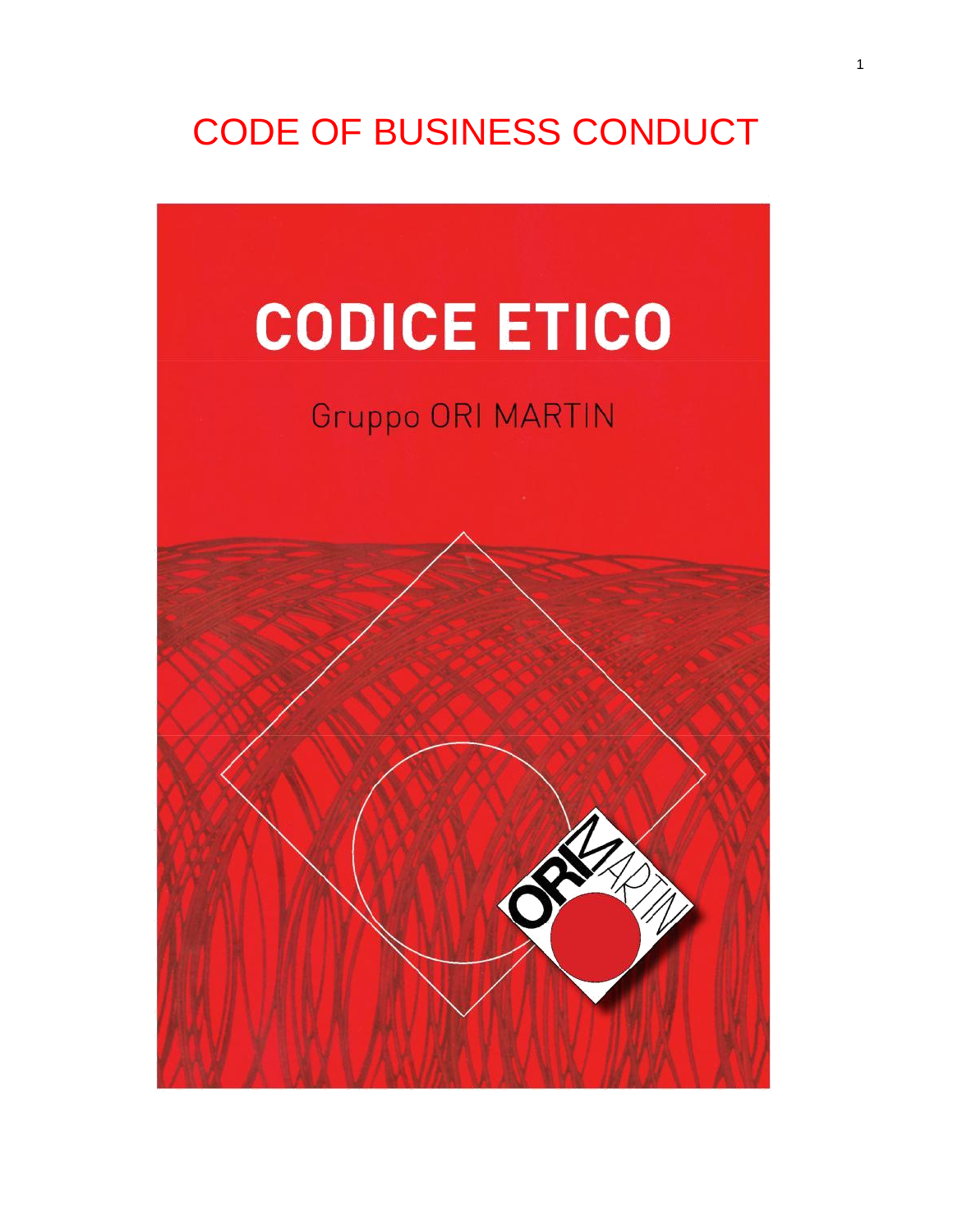## **CONTENTS**

|                                                                                                                                                                                                                                                         | 3              |
|---------------------------------------------------------------------------------------------------------------------------------------------------------------------------------------------------------------------------------------------------------|----------------|
|                                                                                                                                                                                                                                                         | 3              |
| 3. Code of Business Conduct effectiveness towards employees, collaborators, supervisors and<br>managers.                                                                                                                                                | 4              |
|                                                                                                                                                                                                                                                         | 4              |
| 4.1. Law enforcement<br>4.2. Honesty, fairness and openness<br>4.3. Respect for individuals                                                                                                                                                             |                |
|                                                                                                                                                                                                                                                         | 4              |
| 5.1. Information confidentiality<br>5.2. Personal data treatment                                                                                                                                                                                        |                |
| 5.3. Conflicts of interest                                                                                                                                                                                                                              |                |
| 5.4. Transparency in accounting and business records<br>5.5. Human resources                                                                                                                                                                            |                |
| 5.6. Company equipment and facilities use                                                                                                                                                                                                               |                |
|                                                                                                                                                                                                                                                         | $\overline{7}$ |
| 6.1. Honest and complete information<br>6.2. Relations with board of auditors, firms of auditors and other company boards<br>6.3. Clients<br>6.4. Suppliers<br>6.5. Collaborators<br>6.6. Gifts, benefits, and other avails<br>6.7. Government          |                |
| 6.8. Antitrust / Competition<br>6.9. Anti-money laundering                                                                                                                                                                                              |                |
| 7.1. Environment<br>7.2. Safety and prevention                                                                                                                                                                                                          | 11             |
|                                                                                                                                                                                                                                                         | 12             |
| 8.1. Compliance with the Code of business conduct enforcement<br>8.2. Compliance with the Code of business conduct enforcement by third parties<br>8.3. Application of coherence, impartiality, and evenness<br>8.4. Code of business conduct guarantor |                |
| 8.5. Rules for penalties                                                                                                                                                                                                                                | 13             |
|                                                                                                                                                                                                                                                         |                |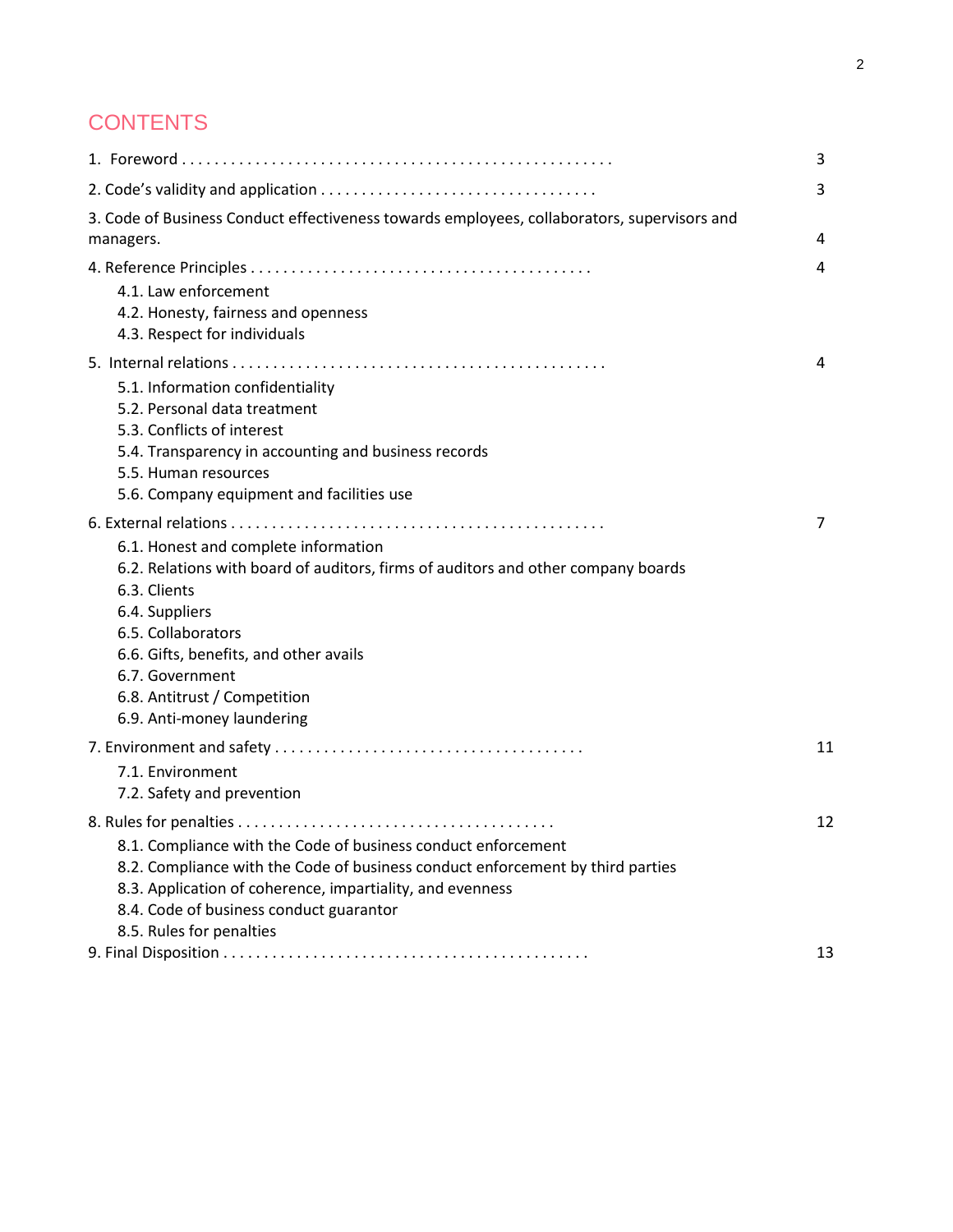### **1. Foreword**

ORI Martin S.A. and the companies it directly and indirectly controls (hereinafter referred as the ORI Martin Group or the Group) decided to clearly and openly define the Group's reference values for its development goals in order to maintain and develop a trustful relationship with the stakeholders, in accordance to article 2359 of the Italian Civil Code. This code of Business Conduct formalizes and confirms the principles that have always guided the behaviours and actions of the Group. This text aims at consolidating the Group's good reputation towards its stakeholders and, therefore, encouraging clients' loyalty, attracting and keeping excellent human resources and ensuring suppliers' peace of mind. All these conditions are key to the Group's success, as well as its current and future development.

Through the clear definition and expression of the company's values and rules, the Code also represents a crucial element of the organization, management and control model in accordance to Italian legislative decree 231/2001 (hereinafter referred as "231 Model").

The Ori Martin Group reaffirms the importance of ethical and social responsibility in conducting business and commits to respecting the stakeholder's and communities' legitimate interests.

Stakeholders are shareholders, collaborators, clients, suppliers and business partners. In a broader sense, all the individuals and groups, as well as the organizations and institutions that represent them, whose interests are influenced by the companies of the Group's behaviour, are also stakeholders.

### **2. Code's validity and application**

The Code of Business Conduct applies to all the companies in the Ori Martin Group and it is binding for every collaborator's behaviour. All connected companies or related undertakings, suppliers, business partners, business agents and clients are required to act in accordance to the reference principles of this Code.

The Code of Business Conduct is valid in Italy as well as abroad, considering the cultural, social and economic differences of the countries where the Group's companies operate.

The members of the Board of Directors are especially required to work in accordance with the Code's principles when defining the goals of the companies of the Ori Martin Group, when suggesting investments and implement projects, as well as when taking any decision or action regarding the companies of the Group management. The members of the Board of Auditors ensure the observance of the Code's content in the course of their duty; in the same way, the management will have to take inspiration from the same principles when directing the companies of the Group, internally in the Group, fostering cohesion and team work, as well as towards third parties that are in contact with the Group.

### **3. Code of Business Conduct: effectiveness towards employees, collaborators, supervisors and managers**

Observing this Code of Business Conduct is part of contractual obligations. Violating its principles may result in compensation of damages caused by the violation, in accordance to current legislation and, for employees, in line with the specific applicable collective agreement.

The Group will identify a Supervisory Body with initiative and supervision powers in accordance to legislative decree 8 June 2001, n. 231, defined and established under Article 9.2, in order to ensure full and correct implementation of the Code. Besides supervising the 231 Model operations, observations and appropriateness, the Body will also:

- **a.** constantly observe the interested parties' implementation of the Code of Business Conduct through supervising and accepting alerts;
- **b.** report possible violations of the Code;
- **c.** provide binding opinions on a possible review of the main policies and procedures of the company, in order to ensure their consistency with the Code of Business Conduct;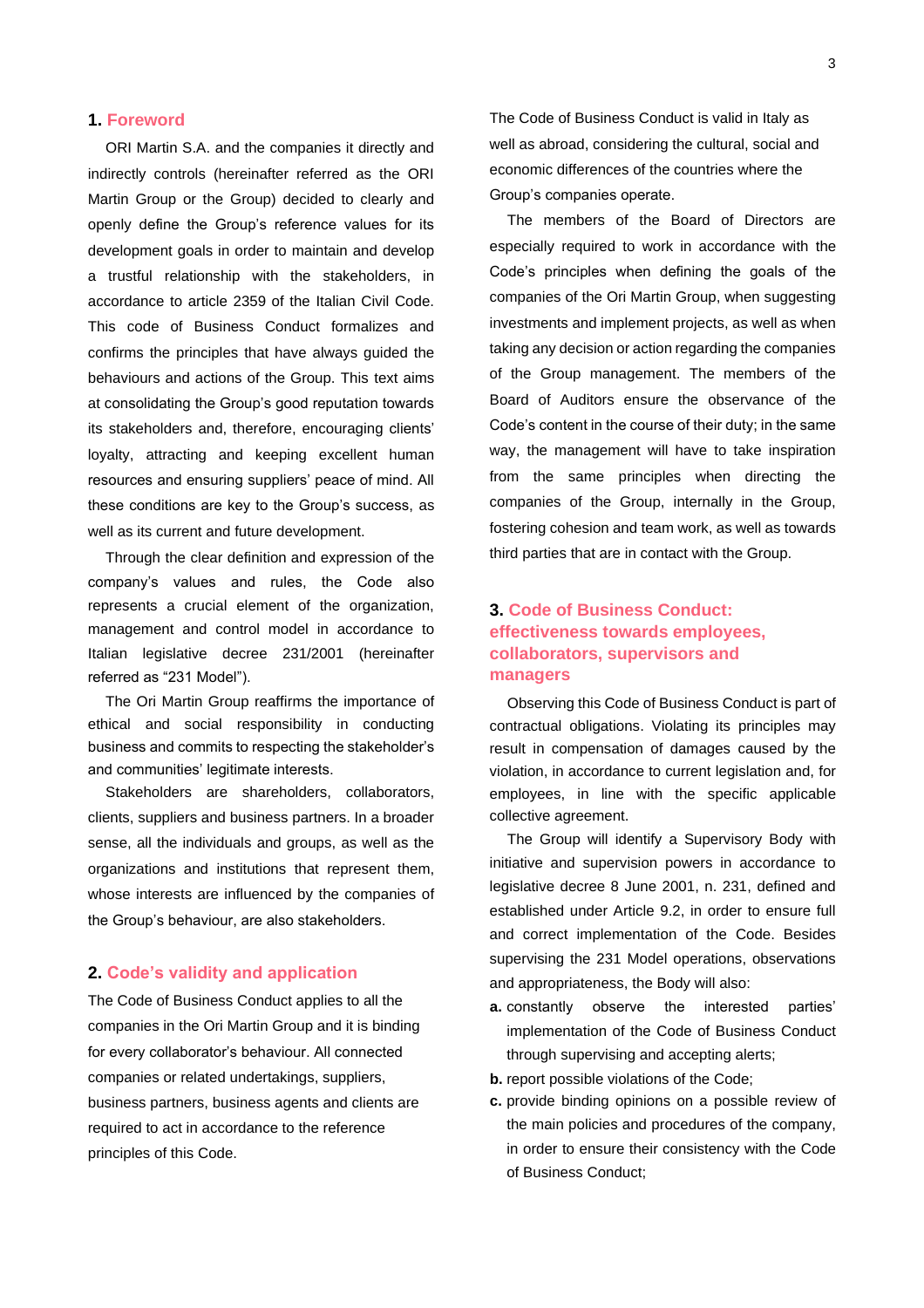- **d.** periodically review the Code where required, suggesting possible amendments or integrations to the Board of Directors;
- **e.** supervise the actions to promote awareness and understanding of the Code, especially ensuring communication and ethics trainings
- **f.** suggest and ensure appropriate sanctions in case of violations.

The companies of the Group ensure to establish communication channels for alerts. Alternatively, alerts for any Code of Business Conduct violation or suspicions of violation can be provided in writing and non-anonymously to the Supervisory Board, who will take measures, ensuring the privacy of the reporting person, without prejudice to the law obligations.

In case of documented Code of Business Conduct violation, the Supervisory Board will report to the CEO and, in the most relevant cases to the Board of Directors, along with possible suggestions and/or sanctions considered necessary.

### **4. Reference Principles**

#### 4.1. LAW ENFORCEMENT

Law and Statute enforcement is the basic principle guiding the actions of the Ori Martin Group.

When carrying out their duties, employees, unit managers, collaborators and company organs (hereinafter referred as "Recipients") are required to enforce the norms of the legal system they operate in.

### 4.2. HONESTY, FAIRNESS AND FRANKNESS

The Ori Martin group has based its history on respecting its stakeholders, gaining reputation for quality, efficient and fair relations with third parties. The Code reaffirms these principles and recalls the values that always guided the Group's actions:

- honesty, fairness, collaboration, loyalty and good faith, ensuring everyone takes their appropriate responsibilities according to their role;
- frank and open attitude, informing and communicating in a timely, clear, complete, precise and sharing manner.

### 4.3. RESPECT FOR INDIVIDUALS

The Group promotes respect for human dignity in concern to both physical and cultural integrity. It also ensures the Group's actions will never discriminate women or men from different origins and it will not tolerate discrimination, sexual, personal or any nature of harassment in the areas under its jurisdiction. Any other form of discrimination, bribery, forced and children labour are also forbidden.

### **5. Internal relations**

### 5.1. INFORMATION CONFIDENTIALITY

No confidential information on the companies of the Group obtained or elaborated from the Recipients, when carrying out their duties or about their duties, can be communicated to third parties or shared, apart from institutions.

In accordance to this principle, every recipient will be required to:

- acquire and deal only with necessary information that is directly related to their role;
- take good care of information in order to avoid strangers or non-authorized people to access it;
- communicate and share information according to the approved procedures only with the delegated person's prior approval;
- define and communicate the degree of confidentiality of the particular information according to the procedures in places;
- ensure there are no confidentiality constraints in any type of relations with third parties.

Confidentiality requirements will be in place even after termination of contract with the companies of the Group, in compliance with applicable legislation.

### 5.2. PERSONAL DATA TREATMENT

The companies of the Group are committed to ensuring respective Recipients enforce the data protection principle in compliance with applicable legislation.

Only authorized personnel are allowed to treat personal data, in compliance with internal principles and external norms.

In particular, with regard to the workers' personal data treatment, the Group takes specific care on informing every employee on the nature of the personal data the company processes, on the way data are treated and communicated and, in general, on each piece of data regarding the individual.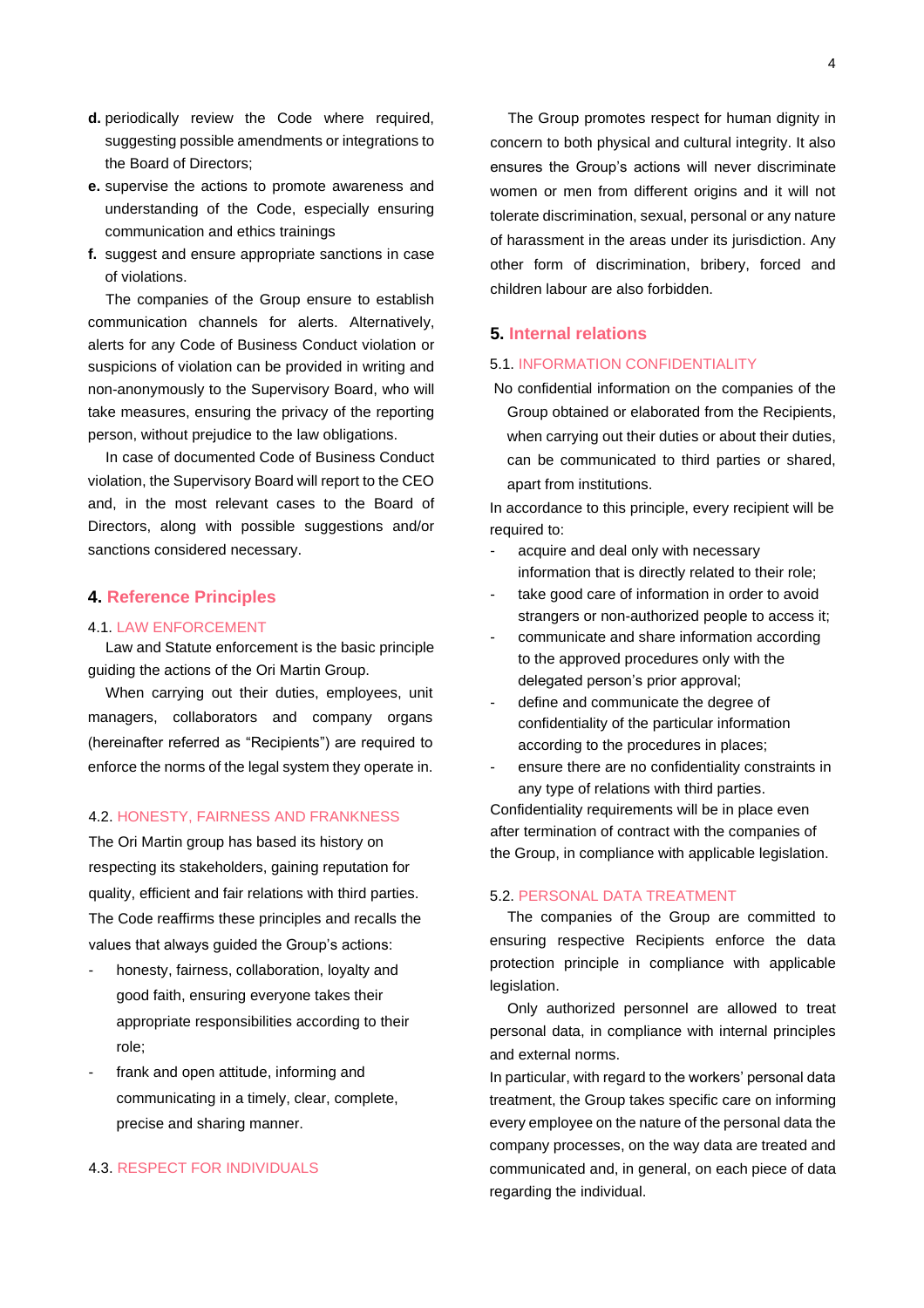### 5.3. CONFLICTS OF INTEREST

The Group acknowledges and respects individuals' right to invest and do business or other activities beyond the one conducted in the Group's interest, provided that they are legal and compatible with the commitments assumed with the Company.

Any situation that:

- might potentially generate conflict of interests in the companies,
- might limit the Recipients' independence in taking decisions in the Group's companies' interests,
- might cause the Recipient to be in conflict of interest

needs to be immediately communicated to the accountable manager, i.e. the Supervisory Board.

By way of example, cases of conflict of interests are:

- $\triangleright$  presence of explicit or implicit, direct or indirect economic or financial interests of the employee, collaborator or their families in suppliers', clients' or competitors' actions;
- $\geq$  abuse of one's role to work towards individual benefits, even if potentially in contrast with the Company's;

 $\triangleright$  use information acquired when carrying out duties for personal or third party benefit in contrast with the Company's interests;

- $\triangleright$  perform any type of work (manual or intellectual) for clients, suppliers, competitors and/or third parties in contrast with the Company's interests;
- $\geq$  close, refine or start negotiations and/or contracts on behalf of the Company or independently, when the counterparty is either a family member, a business partners of an employee or collaborator, or legal entities they might own or in which they might be interested;
- $\geq$  accepting money or other gifts from natural or legal persons currently doing business, or are willing to do business, with the Ori Martin Group.

Every employee is required to report to their line manager and the Human Resources Director before accepting a consultancy, managerial or other role in favour of another person that might generate conflict of interests. If the report has no follow or the employee is ill at ease when talking to their line manager or the Human Resources Director, they report to the Supervisory Body. Equally, every employee is required to report in the same way as above any known conflict of interest of other employees.

In no case must the Recipient undertake actions, when these are in conflict with the Group's interests, or when these might interfere with the employee's ability to take decisions in the best interest of the Company and in accordance to the Code of Business Conduct principles or, generally, when actions interfere with the employee's ability to carry out their duties and responsibilities.

### 5.4. TRASPARENCY IN ACCOUNTING AND BUSINESS RECORDS

Every transaction and operation needs to have proven record and the accounting entries need to be truthful, transparent, accurate, complete, clear and precise in line with existing legislation. Therefore, any operation needs to be properly recorded, authorized, rightful, coherent and reasonable. Every member of the governing organs, management or employees is required to cooperate, to the best of their abilities, in order to ensure the operations are properly recorded in the accounting entries in a timely manner.

Every operation has a proper supporting documentation in order to ensure:

- attentive bookkeeping
- identify different levels of responsibility
- paper trail, reconstructing the operation in order to minimize the probability of error.

### 5.5. HUMAN RESOURCES

The companies of the Group consider their human resources a key element to achieve their goals.

Employees' dedication and professionality are crucial values and conditions to achieve the Company's goals.

In accordance to this principle, they acknowledge the importance of keeping relationships based on loyalty and mutual trust. Therefore, the companies of the Group operate to promote and develop abilities and skills, also with training, in order to give full expression to individuals' energy and creativity to fulfil their potential.

Every recipient is required to act loyally in line with existing legislation and with the job's contract obligations, and in accordance to the principles and norms of this Code of Business Conduct.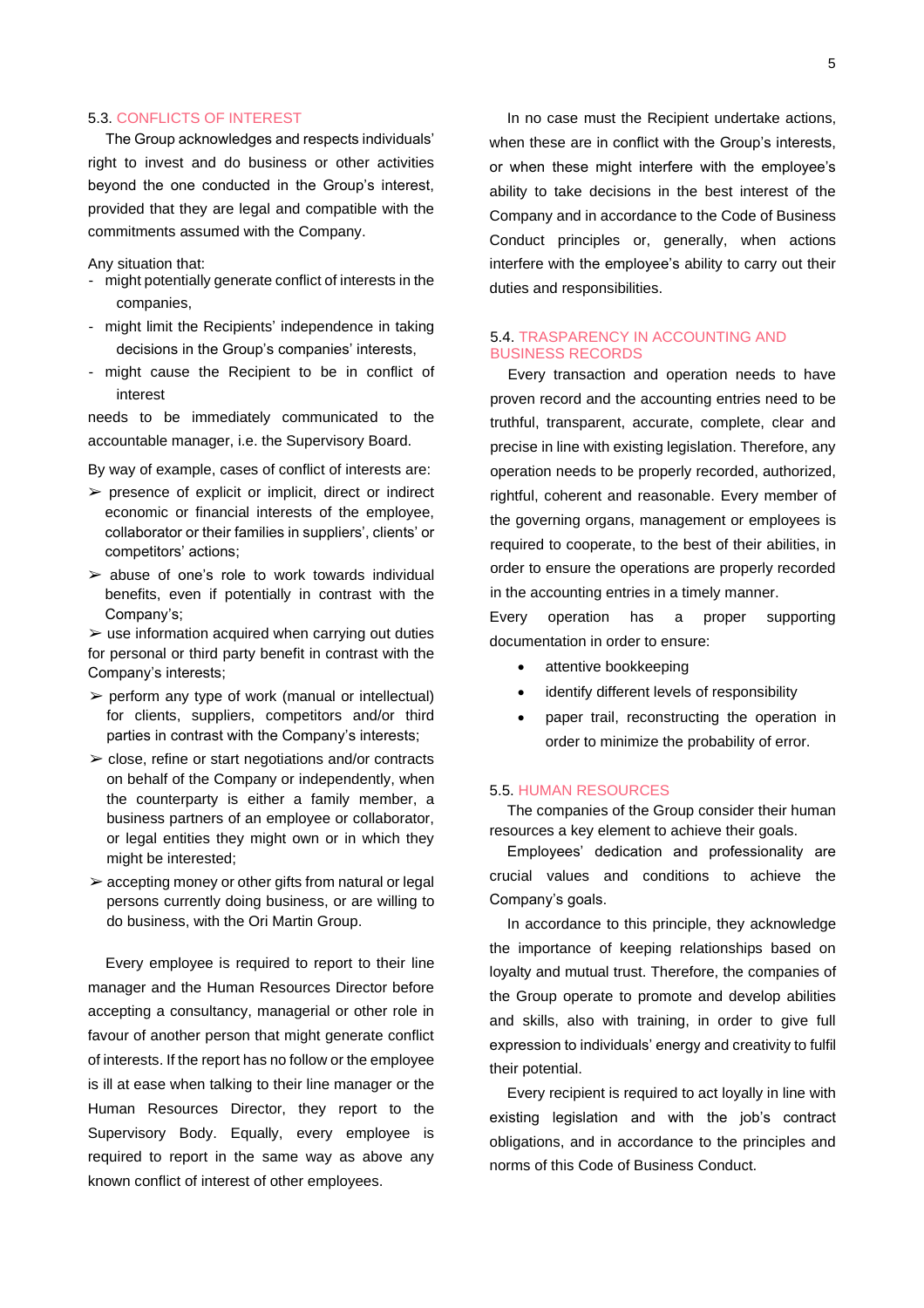The Ori Martin Group is guided by the following principles when dealing with its employees: A

#### a) Recruitment

Ori Martin provides the same work and/or professional growth opportunities without discrimination from the recruitment phase.

The evaluation in the selection process is based on verifying that the candidates meet professional, behavioural and aptitude requirements according to the required profile, respecting the applicant's dignity, personality, privacy and opinions.

Favouritism and patronage are not allowed (for instance, who select or applies cannot be in conflict of interest with the applicant)

### b) Business relation establishment

Hires are carried out with regular work contracts in line with the legislation and the applied National Collective Employment Contract, fostering the worker's integration in the work environment.

Employees are familiar with the terms and condition of their work.

#### c) Human resources management

Ori Martin provides the same career opportunities to those with the required skills for higher duties, roles and/or profiles, without discriminating and based on meritocracy, acquired skills and on strictly professional parameters.

The Group considers staff training and constant update on specific issues (for instance, on safety and hygiene at work) a key requirement of the company.

Ori Martin promotes mutual collaboration and requires the employees at any level to contribute to keep an environment of mutual respect of everyone's dignity and reputation.

d) Harassment and discrimination in the work place

The Group does not accept any form of harassment towards employees, suppliers, clients or visitors in internal and external work relationships. Harassment shall mean:

- any intimidation or threat that prevent one from fulfilling their duties smoothly, and any abuse of the authority position of the hierarchical superior;
- Unjustified interfering with somebody else's work;

• Hinder someone else's working perspectives because of personal competition; <sup>Ð</sup> <sup>q</sup>

In addition, the Group does not accept sexual harassment, meaning:

- accepting sexual favours that might affect the recipient's work life;
- invitations to enter private, interpersonal relations, pursued and repeated despite an expressed and explicit denied consent, which, in the specific situation, might affect the recipient's peace of mind, with objective implications on their work capabilities.

Ori Martin also requires that no employee, supplier, client or visitor is discriminated in relation to their sex, race, language, religion, political views, trade union membership, personal or social conditions in internal and external work relationships.

Anybody who believes to have been victim of harassment or discrimination while working for the company can report to the Supervisory Board. Any form of reprisal against an employee's refusal, complaint or report of those unfortunate happenings is forbidden.

e) Alcohol and drug abuse

Ori Martin requires every employee to personally give their contribution to keep a working environment respectful of someone else's sensitivity.

Therefore, during work hours and in the work environments, the following are considered taking an explicit risk of prejudice of those environmental features:

- work under abuse of alcohol, drugs or substances with similar effects
- consume or give alcohol or drugs at work.

Ori Martin is committed to promote social actions as laid down in the Collective Employment Contract.

### 5.6. COMPANY EQUIPMENTS AND FACILITIES USE

The company's equipment and facilities in the working area are usable in line with current legislation.

It is forbidden to use company's goods and especially IT and network resources for activities against the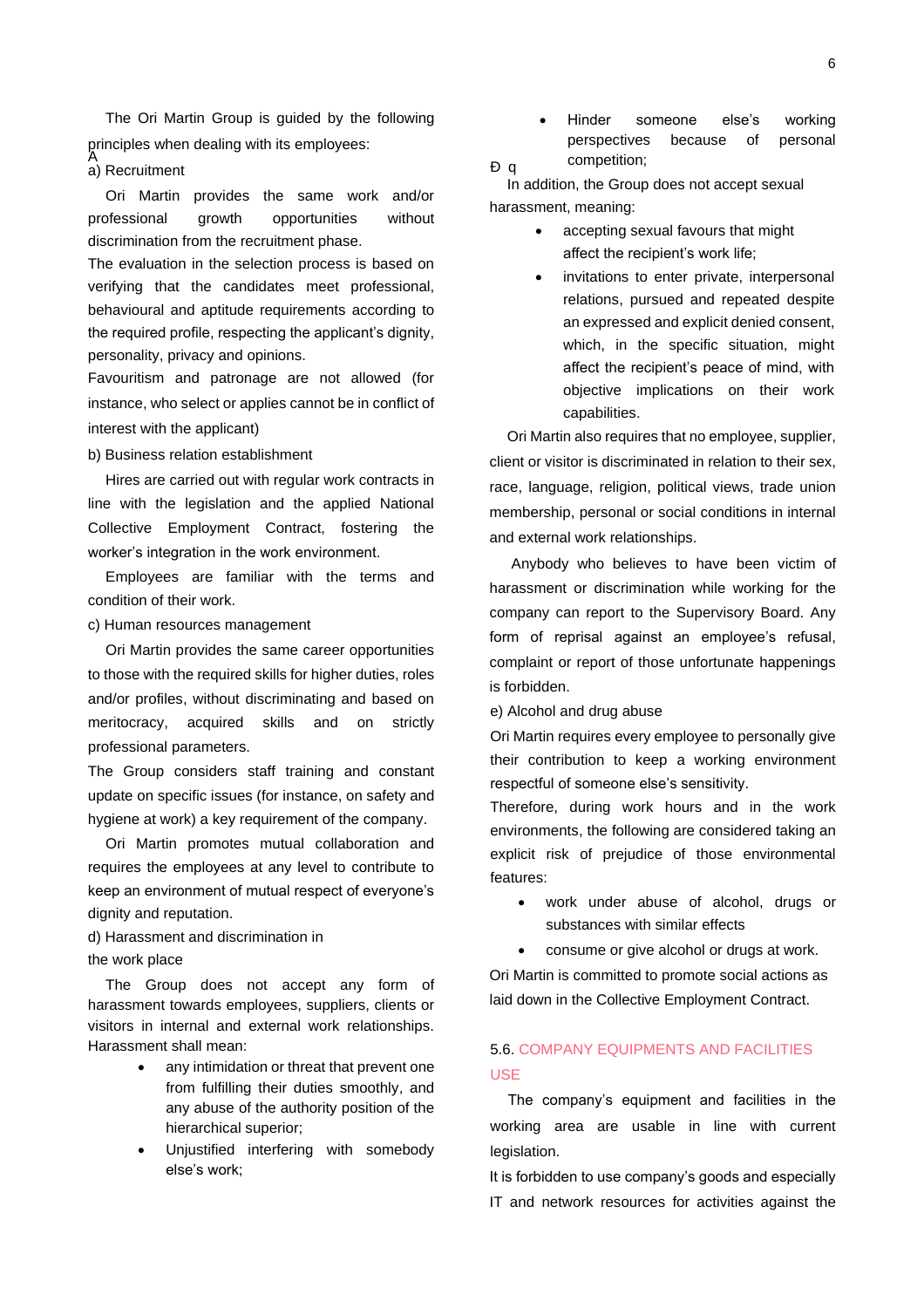law, public order or common decency, or to commit or induce to commit crimes or, more in general, induce racial hate, violence celebration or human rights violations.

Recipients are not allowed to record or reproduce company's documents, unless necessary to carry out their regular duties, nor can they use any software without asking and obtaining use licence.

Every employee is responsible for protecting the resources they are in charge of and shall report to their line managers in a timely manner any event that might potentially endanger the company.

These principles are applicable also to collaborators when they could be concretely involved in protecting the corporate assets, because they would be allowed to use corporate equipment, resources and goods (as better described above).

### **6. External Relations**

### 6.1. HONEST AND COMPLETE INFORMATION

The Group commits to providing honest and complete economical and financial information about the Group and its companies to the shareholders, without favouring any group of interests nor any individual.

Only authorized staff with either a representation, administration or managerial role of the Group's companies or unities or their delegates hold relations with external third parties.

The accounting documents need to enable speed recollection of bookkeeping operations and identification of possible errors and responsibility grades in every operation.

According to their respective duties and roles, recipients are obliged to ensure correct and truthful bookkeeping operations and report possible errors, omissions and/or counterfeiting to the responsible ones.

The Group trains its managers, employees and collaborators to always ensure honest, complete, clear and timely information inside as well as outside the Company and the highest standard of accurate data and information processing.

Therefore, every operation or transaction needs to be properly and timely recorded in the company's accounting system, in line with the criteria identified by the legislation and applicable accounting principles; every operation or transaction needs to be authorized, auditable, lawful, coherent and consistent.

For an accounting with honest, complete and open entry, supporting documentation of the business activities needs to be kept in the company's records in order to enable:

- ➢ accurate book entries for every operation;
- ➢ immediate features and reasons of operations determination
- $\triangleright$  smooth formal recollection of the operation, also from a chronological point of view
- $\triangleright$  audit of decision, authorization and implementation processes as well as detection of the different responsibility and control levels.

Every entry needs to perfectly reflect what is entered in the supporting documentation. Therefore, it is every involved employee's or collaborator's duty to ensure the supporting documentation is easily accessible and logically organized, and in line with the corporate rules and procedures.

Nobody is allowed to make a payment in the Company's interest without an adequate supporting documentation. The unauthorized use of company's funds is expressively forbidden, as well as setting up and holding funds, also foreign, that are not listed in the official accounting.

If companies' employees become aware of omitted, counterfeited or negligent book entries or supporting documentation, they are required to timely report these to their line manager. If the report has no follow or the employees are in discomfort when talking to their line manager, they report to the Supervisory Body.

The directors and auditors of the company responsible for the roles involved in: i) allocation of profits and savings ii) equity operations (increase and reduction) as well as fulfilments related to those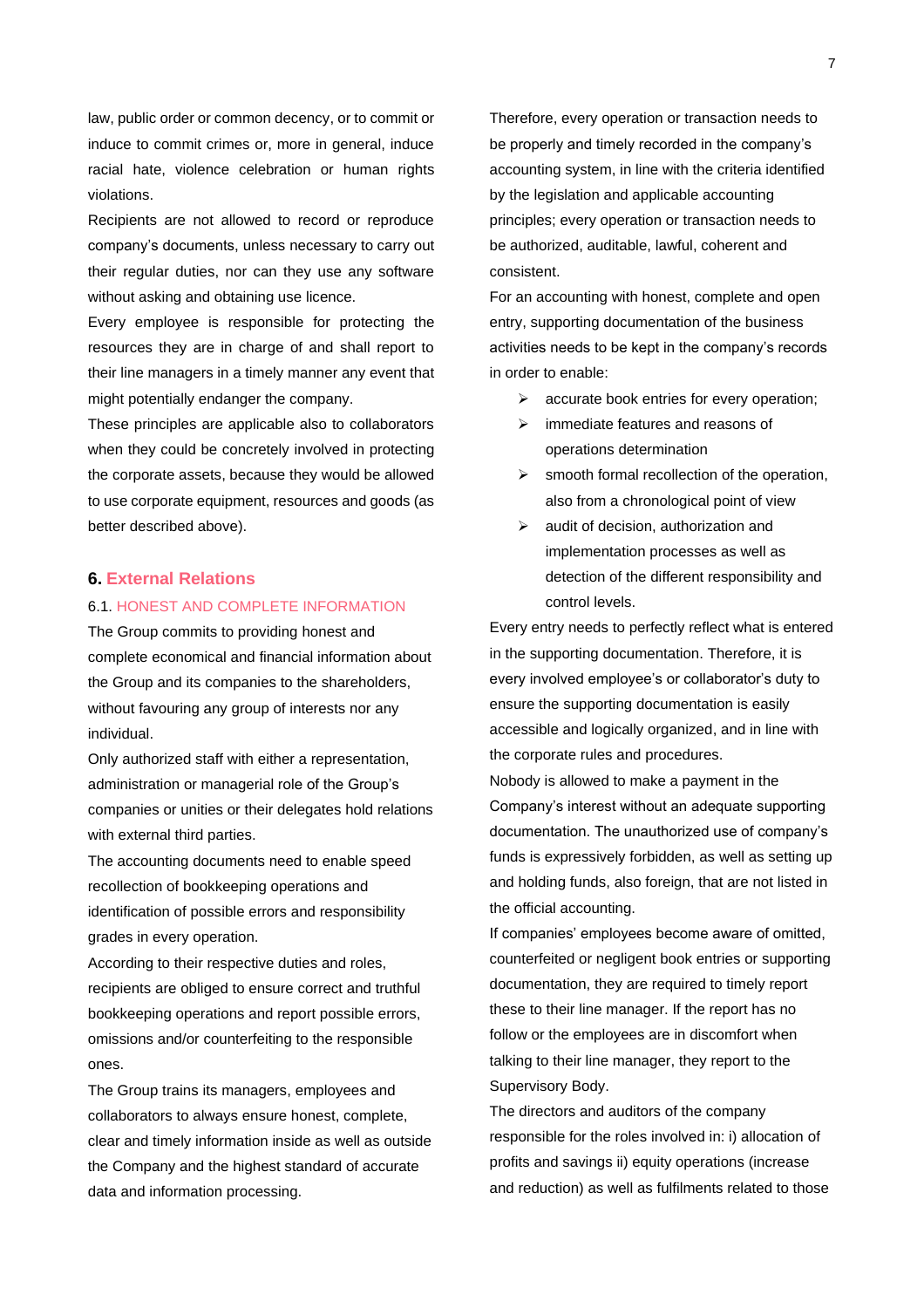operations such as contributions in kind and evaluations iii) operations on own or parent company's shares iv) merging, spin-off and transformations, are required to act honestly, accurately and fair in line with the legislation protecting the interests of the company's creditors to maintain their assets.

In case of the redacting of documents and reports on the above-mentioned operations, the Group's directors, auditors, employees and collaborators need to always ensure complete and clear information as well as accurate data and information processing.

### 6.2. RELATIONS WITH BOARD OF AUDITORS, FIRMS OF AUDITORS AND OTHER COMPANY BOARDS

Employees are required to ensure the highest degree of collaboration and transparency when dealing with the Board of Auditors, the Firm of Auditors and the partners in relation to their inspections.

Especially, the employees are required to refrain from any active or passive conduct that could result in denial towards Auditors or Partners or in directly hinting Auditors' or Partners' investigation or distracting them from fulfilling their inspection duties.

### 6.3. CLIENTS

Ori Martin pursues its corporate success offering quality products and services on competitive terms and in line with all the norms that guarantee loyal competition.

The companies of the Group have always dealt with their customers in a respectful, kind and collaborative manner. They are committed to supply quality material, respect the agreed contract terms, and supply and assist the customers in using the sold products.

In accordance to those principles, the Recipients are required to foster the image with clients in the abovementioned terms and, therefore, to carry out their duties in order to meet customer expectations and

always provide accurate, precise and complete information on the products and services the companies of the Group offer. In addition, employees are obliged to follow the internal customer relation procedures and always be truthful in promotional communications on the offered products, and services of another kind.

### 6.4. SUPPLIERS

When buying from contractors, suppliers and, more in general, goods or service providers, the companies in the Group work with the highest competitive advantage in mind, while they offer the same opportunities to suppliers indiscriminately and with a loyal and impartial approach.

Especially, employees are obliged to:

- $\geq$  carefully act in line with business practices and internal procedures for what concerns selecting suppliers and managing relationships with them;
- $\triangleright$  not prevent any supplying company with the required prerequisites from competing for a supply to the Company, and adopt expressed and fair selection criteria;
- $\triangleright$  evaluate suppliers according to quality, price and ability to provide good supply of goods and services criteria;
- $\triangleright$  collaborate with suppliers when ensuring to meet the client's requirements of quality, cost and delivery time of goods or services, maintaining an open and frank dialog with the suppliers, in line with business good practices;
- $\geq$  observe and fulfil the legislation and the contract conditions in the supply relations;
- $\geq$  observe the principles of fair and complete information in the correspondence with suppliers;
- $\triangleright$  refrain from receiving money or any other utility or benefit from any party other than Ori Martin for committing any action in accordance or against their duties;
- $\triangleright$  refrain from directly or indirectly receiving gifts, tributes, hospitality or other benefits, unless their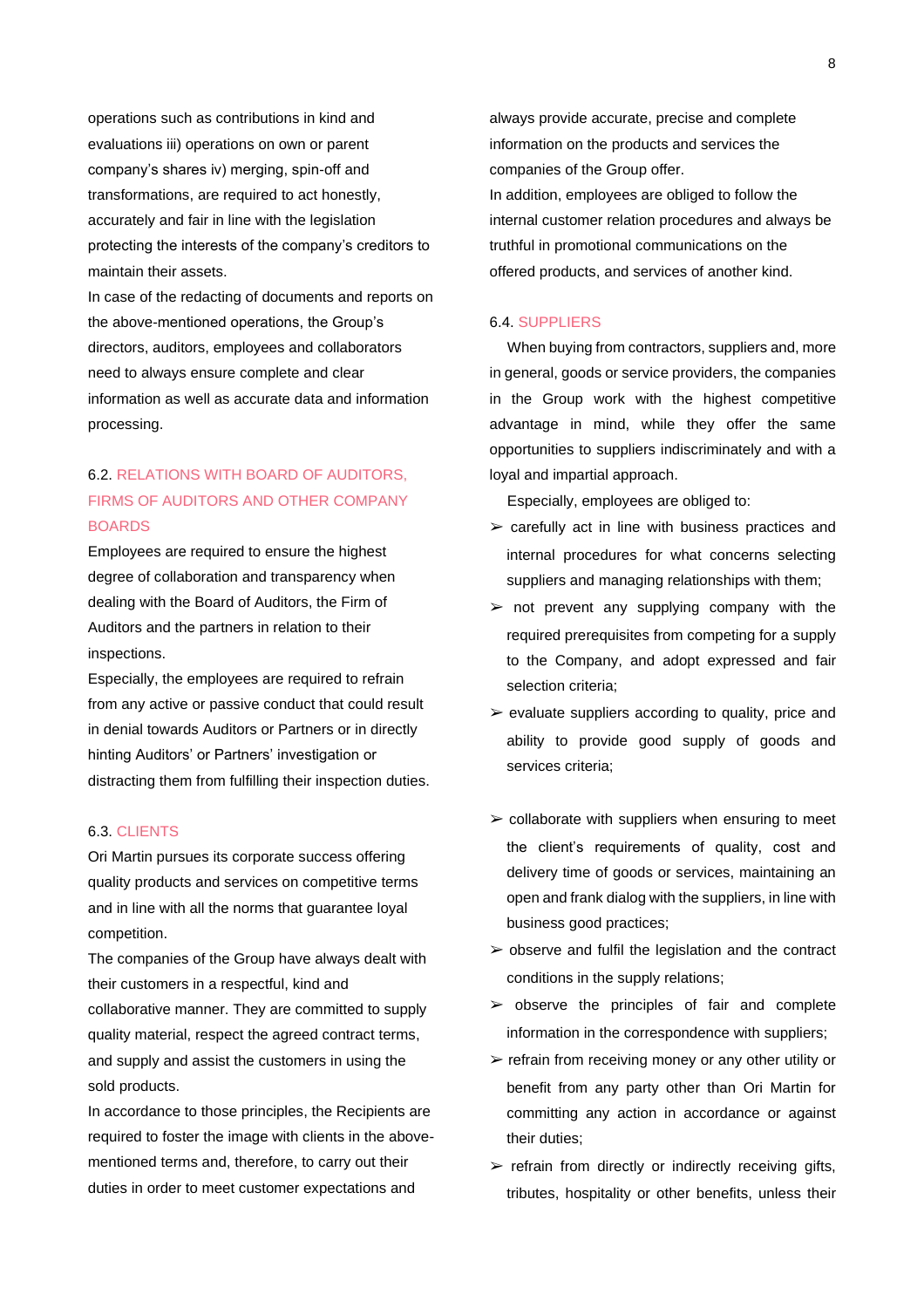value does not exceed the appositely established limits.

To ensure the highest fairness and efficiency in the buying process, the Group establishes and/or adopts:

 $\triangleright$  separation of roles between the unity requiring the supply and the unit stipulating the related contract, where concretely possible;

 $\triangleright$  operational procedures and instructions to regulate the duty to adequately document the choices (so-called "traceability");

 $\triangleright$  preservation of information and official documentation on the supplier selection as well as contracts for the time established by current law and re-expressed in the buying internal procedures;  $\triangleright$  the criterion that no payment to a supplier can be made i) in cash or bearer bonds, ii) to anyone other than the supplier, except for the cases when the payment needs to be done to third parties other than the supplier, provided that this is legitimate, fair and documented (for instance, in case of loan disposal from the supplier) as well as iii) on foreign bank accounts, in case the supplier is not incorporated abroad, except for exceptional cases that require adequate justification and documentation, although the related payments will have to be duly approved by an adequate hierarchic level.

Every supply contract contains specific clauses for the suppliers on the understanding and compliance of the principles in the Code and in the Model, on the duty to act in order to prevent commission, even tried, on the crimes for which penalties set out in the legislative decree 231/2001 are applied, as well as expressed termination clauses the company can apply in case of failure to fulfil those obligations, obviously without prejudice to the compensation right for damages.

The Group informs its suppliers on the content of this Code, and encourages all of them to establish an organization, management and supervision model as in legislative decree 231/2001, as well as a Code of Business Conduct in their companies and in their supply chains.

### 6.5. COLLABORATORS

The company's external collaborators, (from now on called "collaborators", "consultants",

"representatives", "agents", "businessmen", hereafter referred to as "collaborators") are required to respect the principles in the Code.

According to their role, every employee will take care to:

 $\triangleright$  carefully act in line with the business practices and internal procedures for what concerns selecting and managing relationships with collaborators  $\triangleright$  select as collaborators only clearly qualified and well respected individuals or businesses, about whom no behaviour against the principles of the Code are known;

 $\triangleright$  contact the line manager in a timely manner in case of possible violation of the Code from company collaborators; if the report has no follow or the employees is in discomfort when reporting to their line manager, they report to the Supervisory Body;  $\triangleright$  expressively mention in every contract with the Collaborators, regardless to the nomen iuris of that contract ("collaboration", "consultancy", "agency", "business" "framework agreement" "private agreement"), the duty to comply with the Code's and Model's principles, to act in order to prevent commission, even tried, on the crimes for which penalties set out in the legislative decree 231/2001 are applied, penalizing the possible non-compliance with obligations with the possible application of the contract termination option for the Company, obviously with prejudice to the compensation right for damages.

### 6.6.GIFTS, BENEFITS AND OTHER AVAILS

Recipients are not allowed to offer, grant or accept to/from third parties, directly or indirectly in any situation, unauthorized or not directly driven by common courtesy gifts, benefits and other avails (i.e. money, goods or services). At the same time, it is forbidden to grant and accept gifts, benefits or other avails when these might induce the other party to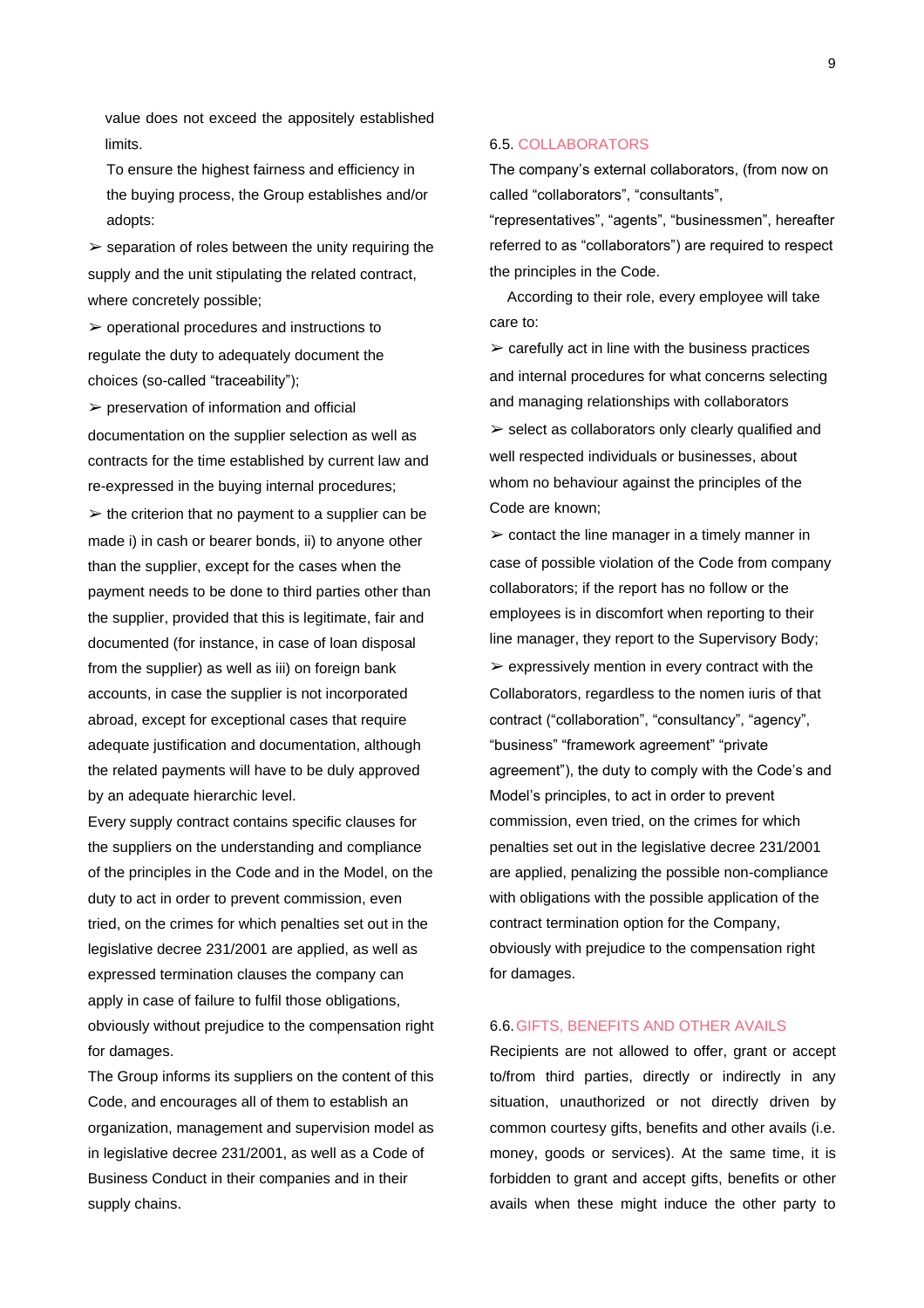believe that these might give or grant improper advantages, or that they might be considered reprehensible or might seem to, from an ethical and/or legal point of view.

An external impartial observer would not consider those actions aimed to gain improper advantages and favours, and they will always have to be authorized and documented.

A recipient who receives gifts, benefits or other avails not directly driven by common courtesy is required to take any initiative to refuse them and immediately inform their line manager and the Supervisory Board.

#### 6.7.GOVERNMENT

Only authorized responsible personnel are allowed to deal with the Government and Public Bodies, strictly in line with applicable legislation and regulatory requirements of this Code of Business Conduct and the Statute of the Group's Companies. Any act or document in which the Government is the counterpart needs to be collected, stored and be accessible when requested, in order to ensure supervision of behaviours.

The Company does not tolerate any form of corruption, including inappropriate payments or illicit payment offers for or from employees.

When dealing with the Italian or any foreign Government, employees, collaborators and/or any type of representatives of the Companies, are not allowed to pay nor offer money or gifts of any kind and size, directly or indirectly through third parties, to external individuals, be they public officials or people in charge of public service, government representatives, civil servants or private citizens with whom the Company has commercial relationships, in Italy as well as abroad, in order to reward or pay for an action in their duties nor to achieve an action against their duties.

Any individual directly or indirectly aware of any action against the principles in this paragraph needs to immediately report to the Supervisory Boardand, if a third-party subject, directly to their company contact.

The company's relations with local, national, European and international Government, or related to public affairs (for instance: management of relations with the main authorities, local administrations and regulatory organs and/or supervisory organs; actions related to the management of relations with the local authorities to gain business authorizations and their related inspections; safety and hygiene in the workplace audits and inspections management and care of the related fulfilments; social security audits/inspections from the responsible authorities and care of the related fulfilments) need to take inspiration from the strictest law enforcement and regulatory requirements as well as the general fairness and loyalty principles as mentioned above and the company policies.

Only responsible and fully authorized are allowed to undertake and have any kind of relations with the Government or in public affairs.

Without prejudice to the obligations imposed from the current relevant legislation, during business negotiations, requests or business relations with the Government, as well as audits/inspections/verifications from the relevant competent authority, the Company and its employees and/or collaborators will refrain from the following actions:

➢ favour in any way or present employment and/or commercial opportunities to the Government personnel involved in the negotiation or in the audits/inspections/verifications, or to their family members;

 $\triangleright$  offer or in any way provide, accept or encourage tributes, gifts or any other avail to Government personnel or their family members, complying in any case with behaviours that will not compromise the parties' integrity and reputation;

 $\triangleright$  request or obtain reserved information that might compromise both parties' integrity and reputation, or in violation of governmental equal treatment and public evidence procedures;

 $\ge$  join any contributions and sponsorship request that might influence the negotiations or favour the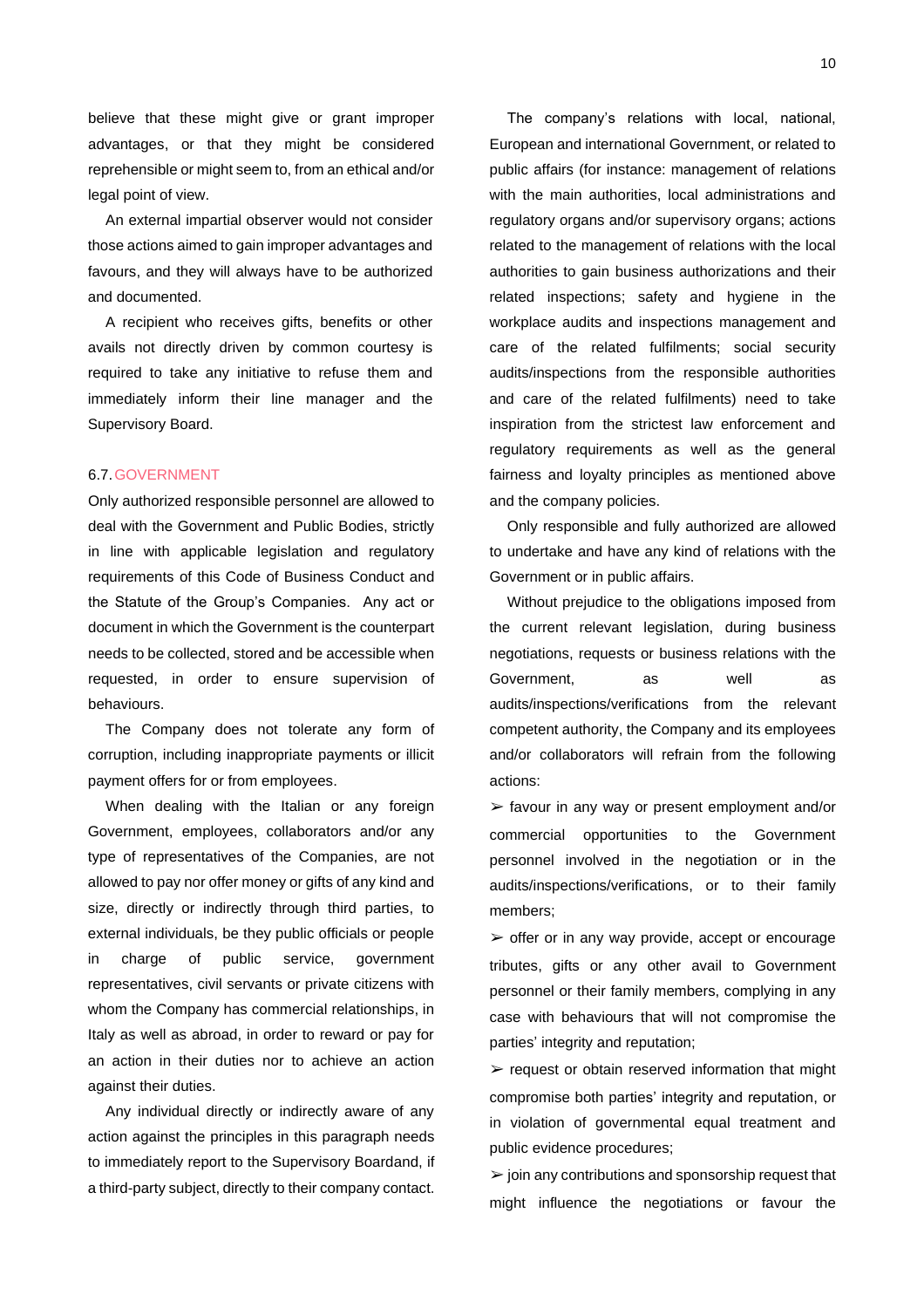Company in case of audits/inspections/verifications from the Authorities.

### 6.8. ANTITRUST / COMPETITION

Every Recipient is required to strictly comply with antitrust law, and complies with all the information obligations towards the Supervisory Authority ("Authority"), ensuring truthful and complete sent documentation and communications. In particular, the Company prosecutes any unlawful behaviour from employees or collaborators towards the "Authority" aiming to obtain other advantages, acts or improper measures from the "Authority" in question. Every employee and external collaborator is obliged to report to the Supervisory Board any behaviour they directly or indirectly became aware of that would hint or alter competition and market regulatory systems, whatever means is used to achieve those company objectives.

### 6.9. ANTI-MONEY LAUNDERING

Employees and Group collaborators are not allowed to receive or accept any promise of cash payment, or risk being involved in laundering money from unlawful or criminal activities, in any way nor circumstance.

Before establishing relations or stipulate contracts with non-occasional suppliers and other long term business partners, employees and collaborators need to ensure the counterpart's moral integrity, reputation and good name.

The Group commits to comply with all the national and international anti-money laundering rules and provisions.

### **7. Environment and safety**

#### 7.1. ENVIRONMENT

Environmental protection and safeguard has been and is a primary goal for the companies of the Group.

In its activities, the Group is committed to contributing to promote development and welfare in the communities it operates in, aiming to ensure health for employees, external collaborators, clients and communities affected from its activities and to reduce its carbon footprint.

Every Recipient always commits to complying with this principle and to fulfil their duties accordingly.

Where required, the Companies of the Group will also contribute to promoting scientific and technological development to protect the environment and safeguard nature. The operational management needs to refer to the latest environmental protection and energetic efficiency criteria in order to improve health conditions at work.

### 7.2. SAFETY

Every recipient is committed towards its associates and colleagues to pay special attention and effort in order to prevent accidents at work. Therefore, the work environments, the production processes and the equipment will comply with the highest standard of work safety and hygiene legislation.

When at work, every recipient takes part to the risk prevention, environmental preservation, and health and safety guidelines, and pays special attention to strictly and specifically comply with all the established safety and prevention measures, in order to reduce any possible risk for themselves, their associates, colleagues and third parties.

### **8. Rules for penalties**

### 8.1. COMPLIANCE WITH THE CODE OF BUSINESS **CONDUCT**

Every employee is required to know and comply with the principles in the Code of Business Conduct. Therefore, the Company is committed to promoting awareness around its values and principles, inside as well as outside the Group, and to establish adequate supervision procedures.

### 8.2. COMPLIANCE WITH THE CODE OF BUSINESS CONDUCT FROM THIRD PARTIES

Compliance with the Code of Business Conduct is a contractual obligation for collaborators and/or parties having business relationships with the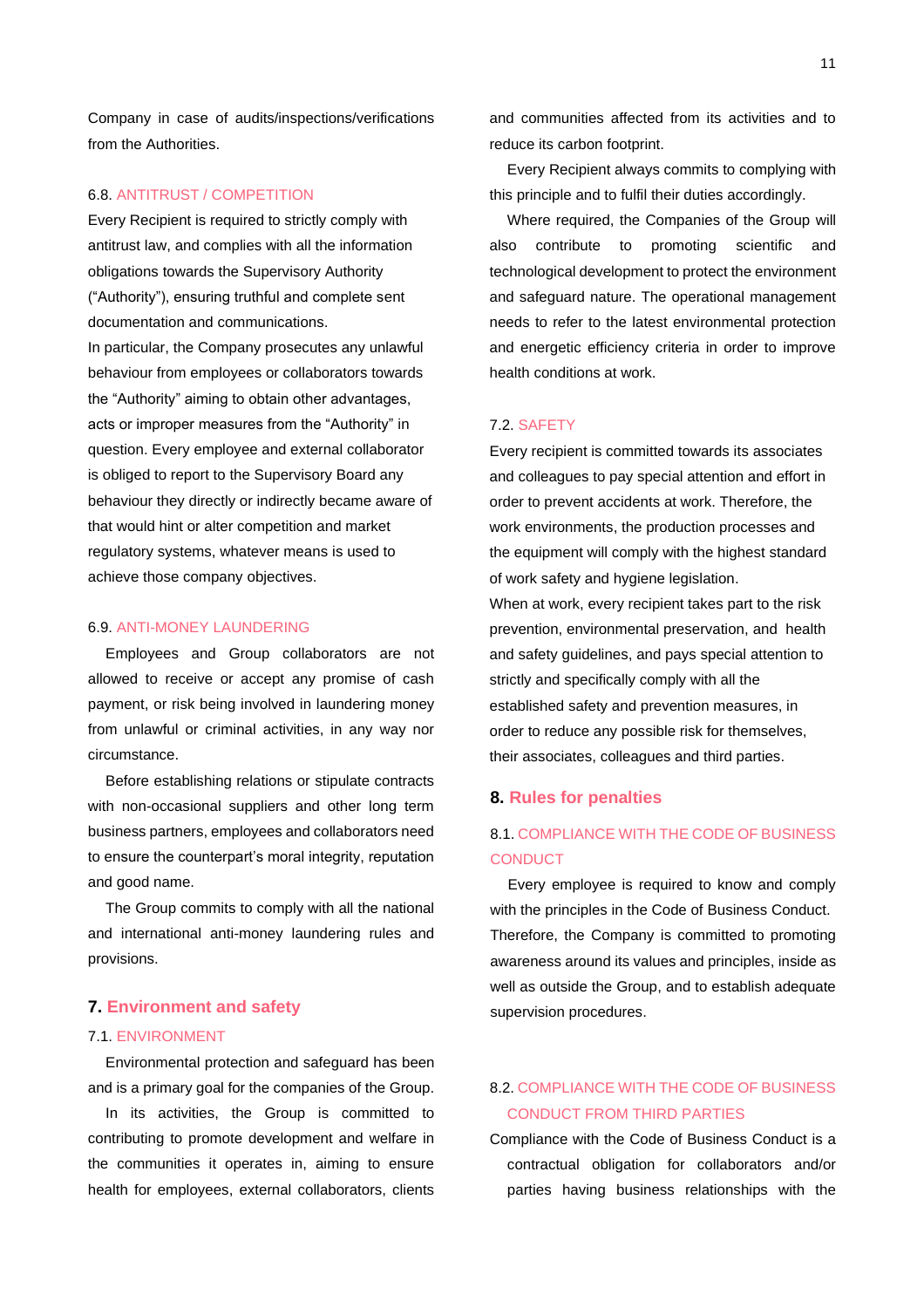companies of the Group. Violating the Code of Business Conduct's norms might result in breach of contract, with all the legal consequences, including termination of contract or of business relationship, and might result in compensation for damages. The Group's companies will not start or pursue any relationship with those who are not willing to accept this principle.

### 8.3. APPLICATION OF COHERENCE, IMPARTIALITY AND EVENNESS

The norms of the Code of Business Conduct will be applied in a coherent, impartial and even manner. Penalties will be proportionate to the type of violation and in line with the legislation regarding work relationship regulation in force when the violation takes place.

### 8.4. CODE OF BUSINESS CONDUCT GUARANTOR

The Code of Business Conduct also represents a general and guiding principle of ORI Martin S.A.'s organization, management and supervision model, in line with the Italian legislation regarding the institution's "responsibility in case of criminal administrative malpractices" as in the legislative decree 8 June 2001 n. 231.

ORI Martin S.A. assigns to the Supervisory Board, established in the Code of Business Conduct, the role of guarantor for the Model. Every company in the Group assigns the Guarantor role to its Supervisory Board with a formal act from the competent company Board.

The guarantor has the following roles:

- promote the Code's implementation;
- promote and raise awareness of the Code, also in order to avoid repetition of proven violation;
- promote communication and specific training programs among the Company's management and employees;
- investigate reports of possible Code violations, promoting the most appropriate

inspections; take actions in case of reports of possible Code violations that are not appropriately investigated, or cases of reprisals against individuals after the report;

- inform competent institutions about the results of the inspections that are relevant for implementing possible punishments
- inform the line managers/area institutions responsible for the inspections results in order to establish possible measures.

The Guarantor for the Code of Business Conduct also submits a six-month report on the implementation of the Code and the possible need to renew it to the Board of Auditors and the CEO. The Guarantor will also submit this report to the Board of Directors in the first possible meeting.

### 8.5. RULES FOR PENALTIES

Compliance with the norms of the Code is part of employees' duties, as in article 2014, paragraph 2 of the Italian Civil Code for the Ori Martin Group employees (of which this Code is a substantial and integral part), as well as essential part of the contractual obligation regarding the Recipients.

For what concerns the Company's employees, violating these norms will be considered breach of work contract duties and disciplinary offence, with all legal consequences, also regarding work relationship maintenance and, regardless of possible criminal behaviours and/or a criminal case filing in case of felony, with prejudice to the compensation right for damages.

The Company is committed to considering and imposing penalties, coherently, impartially and evenly commensurate to the Code's violation, and with current norms of work relationship regulation.

In case employees violate the Code, the Company will impose the best disciplinary measures against the offender and – for what concerns employees on a non-managerial level – the disciplinary measures in compliance with the specific collective employment contract, in line with art.7 law 20 May 1970 number 300 and current legislation.